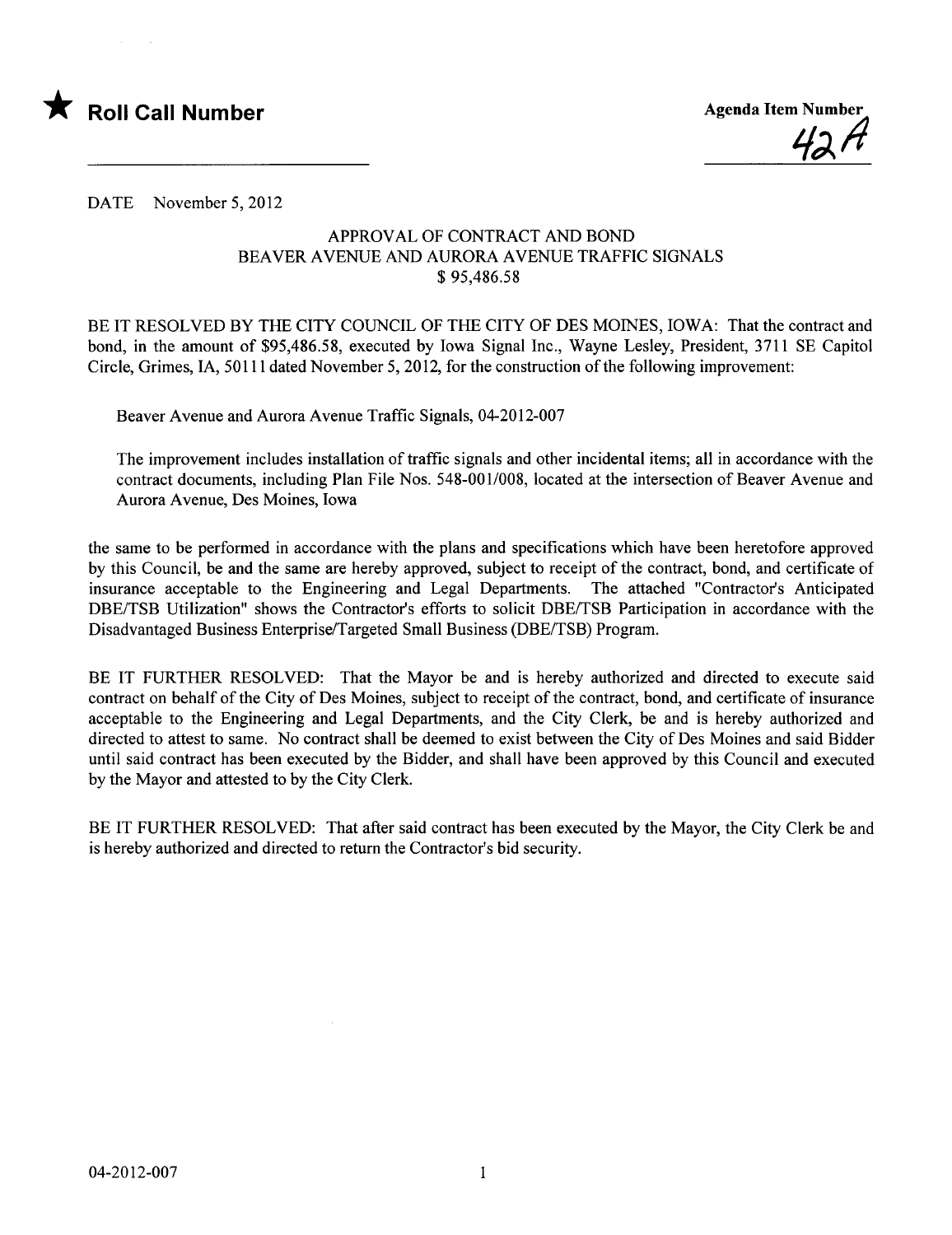

<u>42 A</u>

DATE November 5, 2012

BE IT FURTHER RESOLVED: That the Des Moines Finance Director is hereby authorized to encumber this contract amount against the funds as identified below, and to acquire Builder's Risk Insurance, if appropriate, for the above referenced improvement.

| (City Council Communication Number $12-565$ |  | attached) |
|---------------------------------------------|--|-----------|
|---------------------------------------------|--|-----------|

Moved by to adopt.

 $\bigcup_{x \in A} \mathcal{N}_a$ 

FORM APPROVED thursday

Kathleen Vanderpool Deputy City Attorney

~ Funding Source: 2012-2013 CIP, Page Street - 5, Beaver Avenue Widening - Aurora Avenue to Meredith Drive, STR242, G. O. Bonds

| <b>COUNCIL ACTION</b>           | <b>YEAS</b> | <b>NAYS</b> | <b>PASS</b> | <b>ABSENT</b>   | I, Diane Rauh, City Clerk of said City Council, hereby                                                          |  |  |
|---------------------------------|-------------|-------------|-------------|-----------------|-----------------------------------------------------------------------------------------------------------------|--|--|
|                                 |             |             |             |                 |                                                                                                                 |  |  |
| <b>COWNIE</b><br><b>COLEMAN</b> |             |             |             |                 | certify that at a meeting of the City Council, held on the<br>above date, among other proceedings the above was |  |  |
| <b>GRIESS</b>                   |             |             |             |                 | adopted.                                                                                                        |  |  |
| <b>HENSLEY</b>                  |             |             |             |                 |                                                                                                                 |  |  |
| <b>MAHAFFEY</b>                 |             |             |             |                 | IN WITNESS WHEREOF, I have hereunto set my hand                                                                 |  |  |
| <b>MEYER</b>                    |             |             |             |                 | and affixed my seal the day and year first above written.                                                       |  |  |
| <b>MOORE</b>                    |             |             |             |                 |                                                                                                                 |  |  |
| <b>TOTAL</b>                    |             |             |             |                 |                                                                                                                 |  |  |
| <b>MOTION CARRIED</b>           |             |             |             | <b>APPROVED</b> |                                                                                                                 |  |  |
|                                 |             |             |             |                 |                                                                                                                 |  |  |
|                                 |             |             |             | Mayor           |                                                                                                                 |  |  |
|                                 |             |             |             |                 | City Clerk                                                                                                      |  |  |